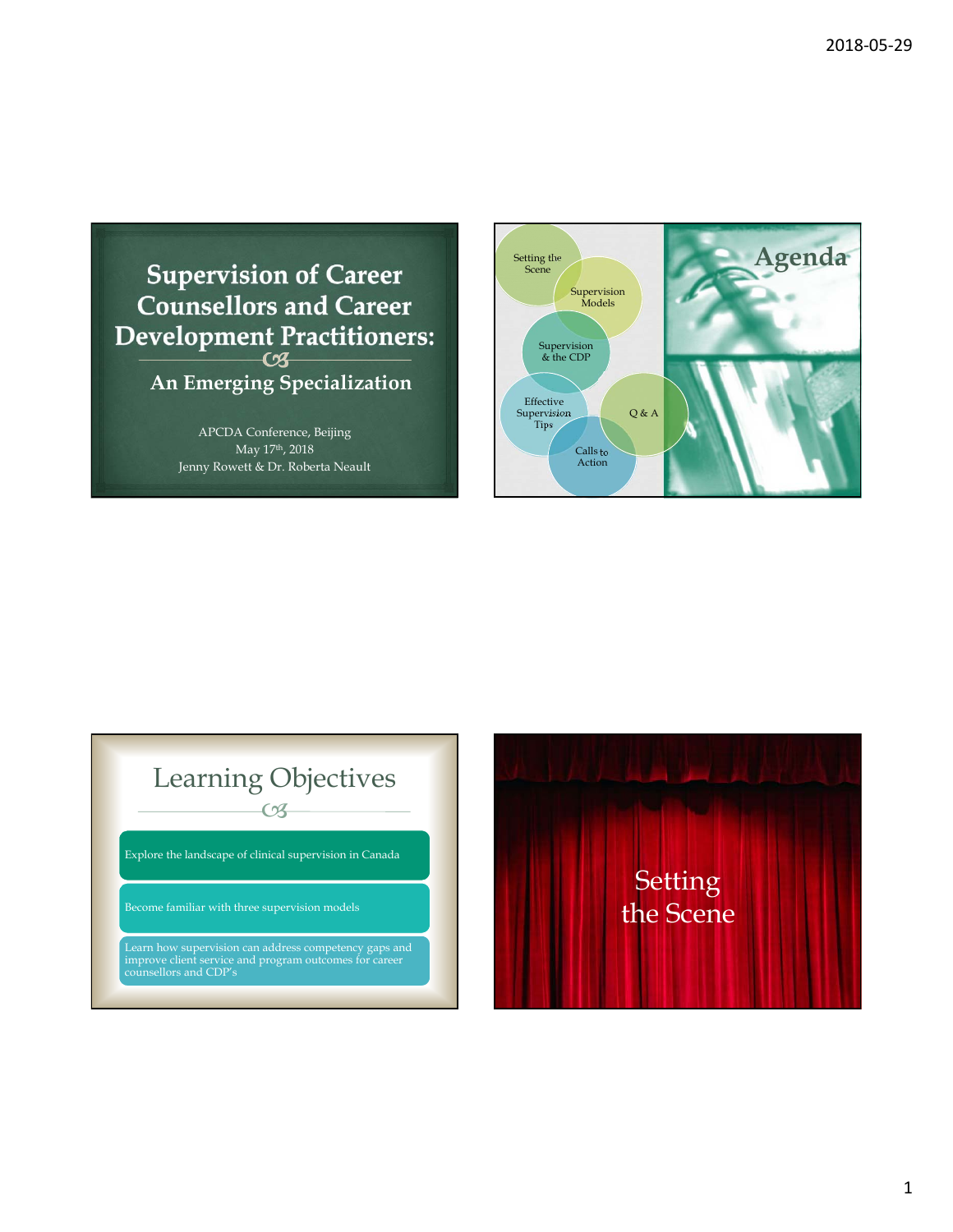

## $\overline{\mathcal{C}}$ Clinical Supervision

#### In Canada, training in supervision of counsellors is found in:

- Doctoral programs in clinical and counselling psychology
- Graduate level course work sponsored by CCPA
- Workshops and training sponsored by associations

#### Very little training (or literature) addresses the supervision of career counsellors or others working within career and employment services



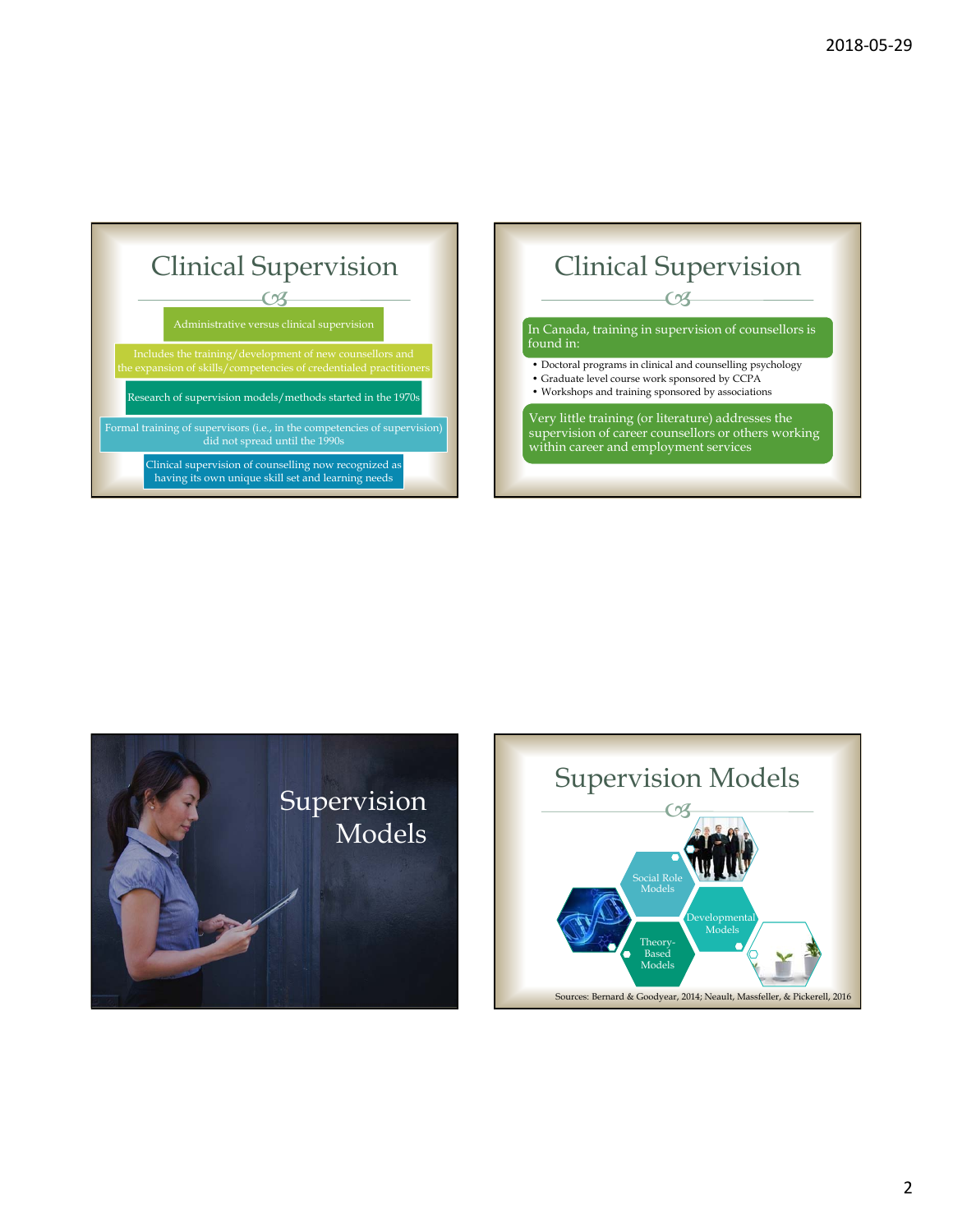





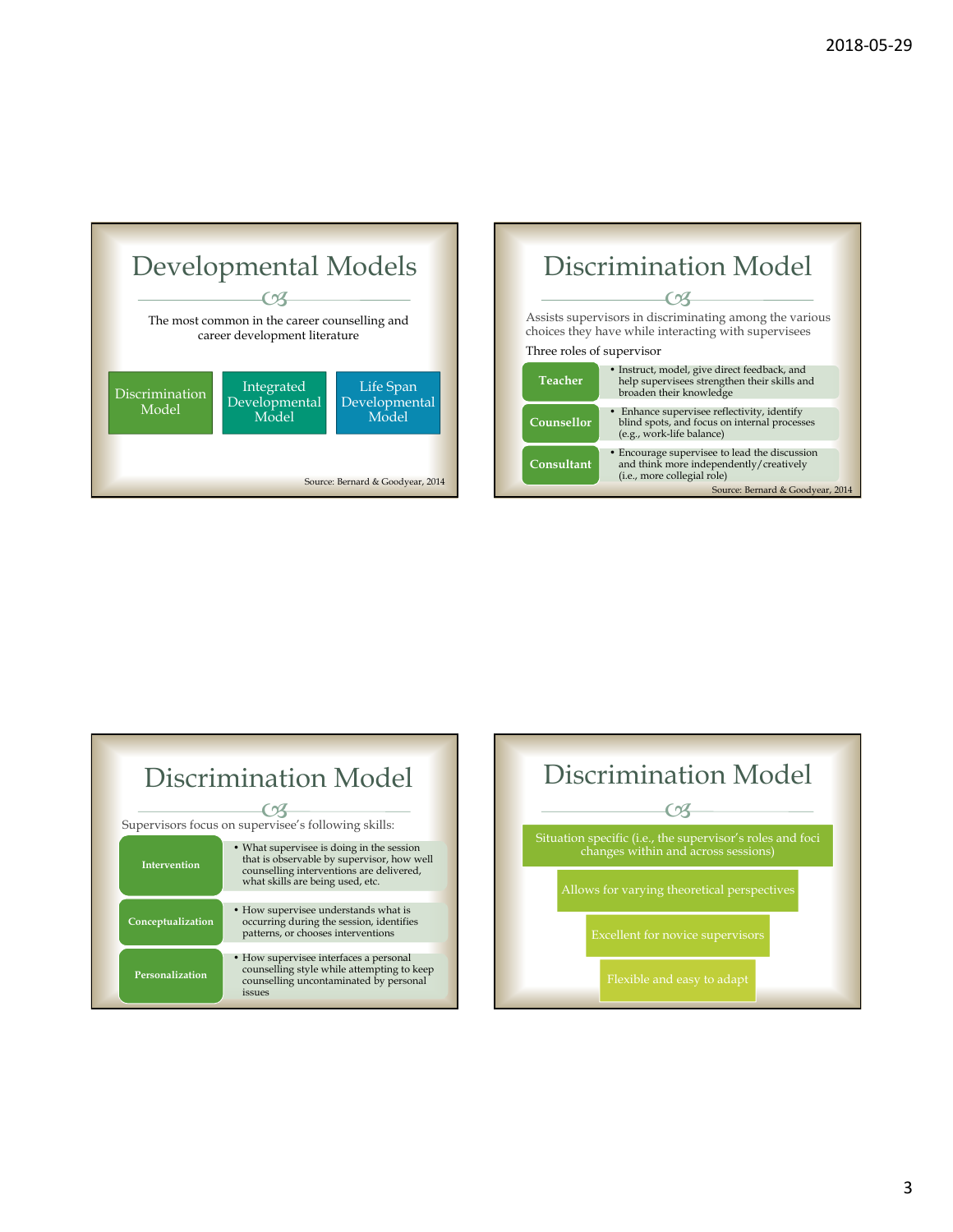

|                   | Level 1                                                                                                                                             |
|-------------------|-----------------------------------------------------------------------------------------------------------------------------------------------------|
|                   | Supervisees have limited training or at least limited<br>experience in the domain in which they are being<br>supervised, such as career counselling |
| <b>Motivation</b> | • Both motivation and anxiety are high<br>• Focused on acquiring new skills<br>• Desire to know the "correct"/"best" approach                       |
| Autonomy          | • Dependant on supervisor<br>• Need structure and positive feedback<br>• Little direct confrontation                                                |
| <b>Awareness</b>  | • High self-focus<br>• Limited self-awareness<br>• Apprehensive about evaluation                                                                    |

| Level 2                                           |                                                                                                                                      |  |
|---------------------------------------------------|--------------------------------------------------------------------------------------------------------------------------------------|--|
| Supervisees are making the transition to becoming |                                                                                                                                      |  |
| more independent                                  |                                                                                                                                      |  |
| <b>Motivation</b>                                 | • Fluctuating                                                                                                                        |  |
| <b>Autonomy</b>                                   | • Conflict between autonomy and dependence,<br>which may manifest as resistance during<br>supervision                                |  |
| <b>Awareness</b>                                  | • Greater ability to focus on /emphasize with client<br>• Balance is still an issue as confusion/enmeshment<br>with client may occur |  |

|                                                                         | Level 3                                                                                                                                              |
|-------------------------------------------------------------------------|------------------------------------------------------------------------------------------------------------------------------------------------------|
|                                                                         |                                                                                                                                                      |
| Supervisees are focusing on a more personalized<br>approach to practice |                                                                                                                                                      |
| <b>Motivation</b>                                                       | • Consistent<br>• Occasional doubts about effectiveness                                                                                              |
| Autonomy                                                                | • Develop solid belief in one's own professional<br>judgment as supervisee moves into independent<br>practice<br>• Supervision tends to be collegial |
| <b>Awareness</b>                                                        | • Supervisee remains focused on client, while<br>stepping back to observe personal reactions                                                         |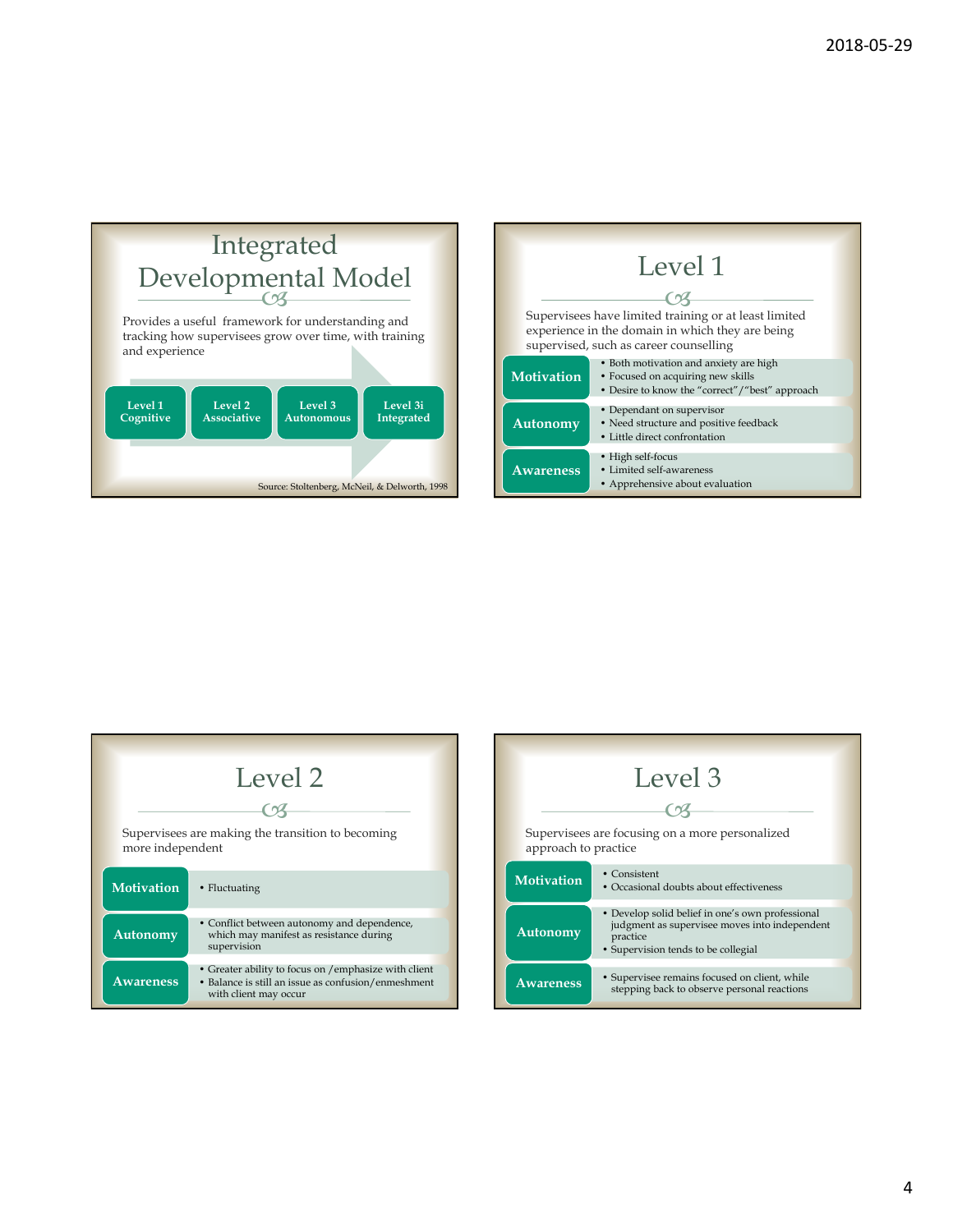





5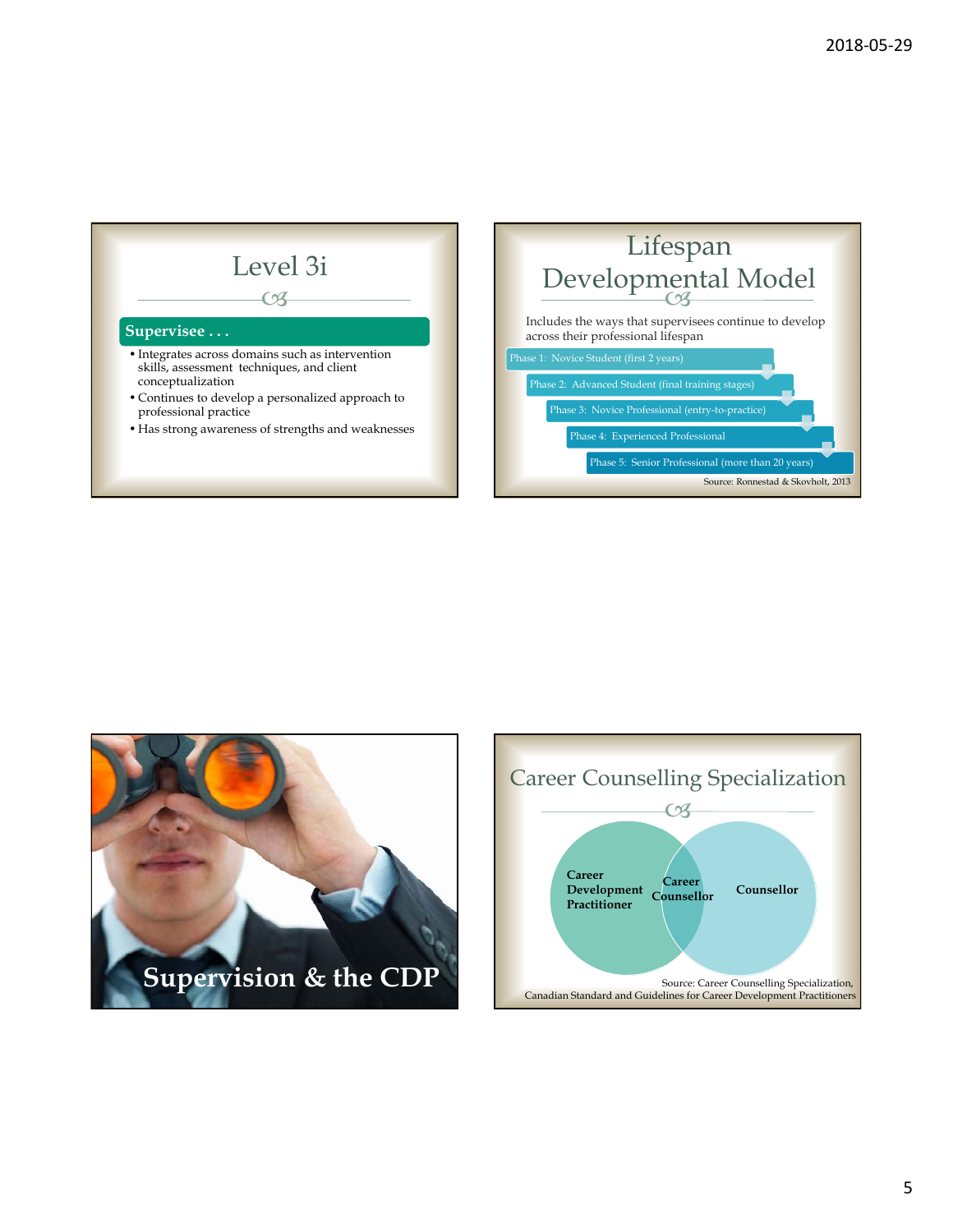





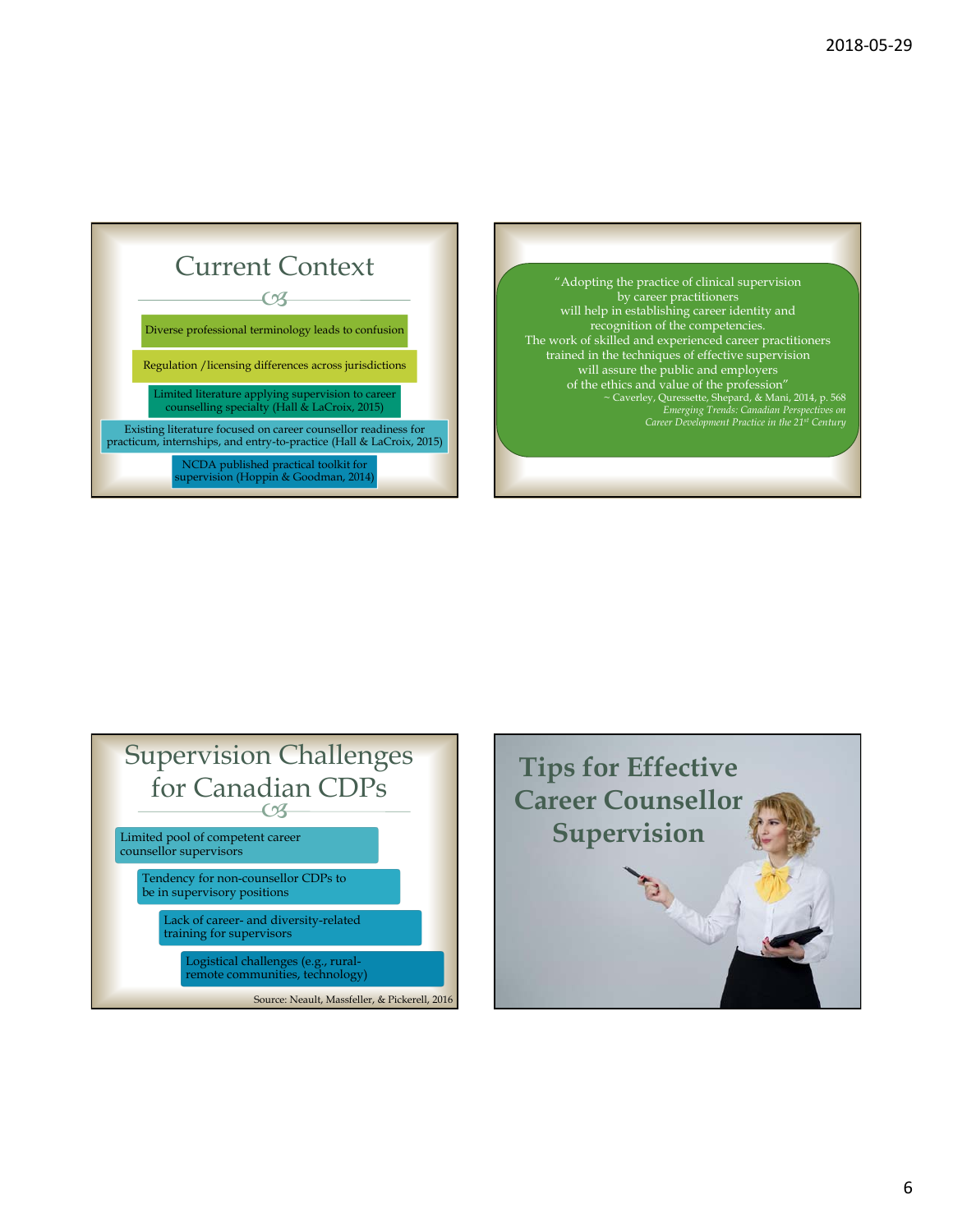





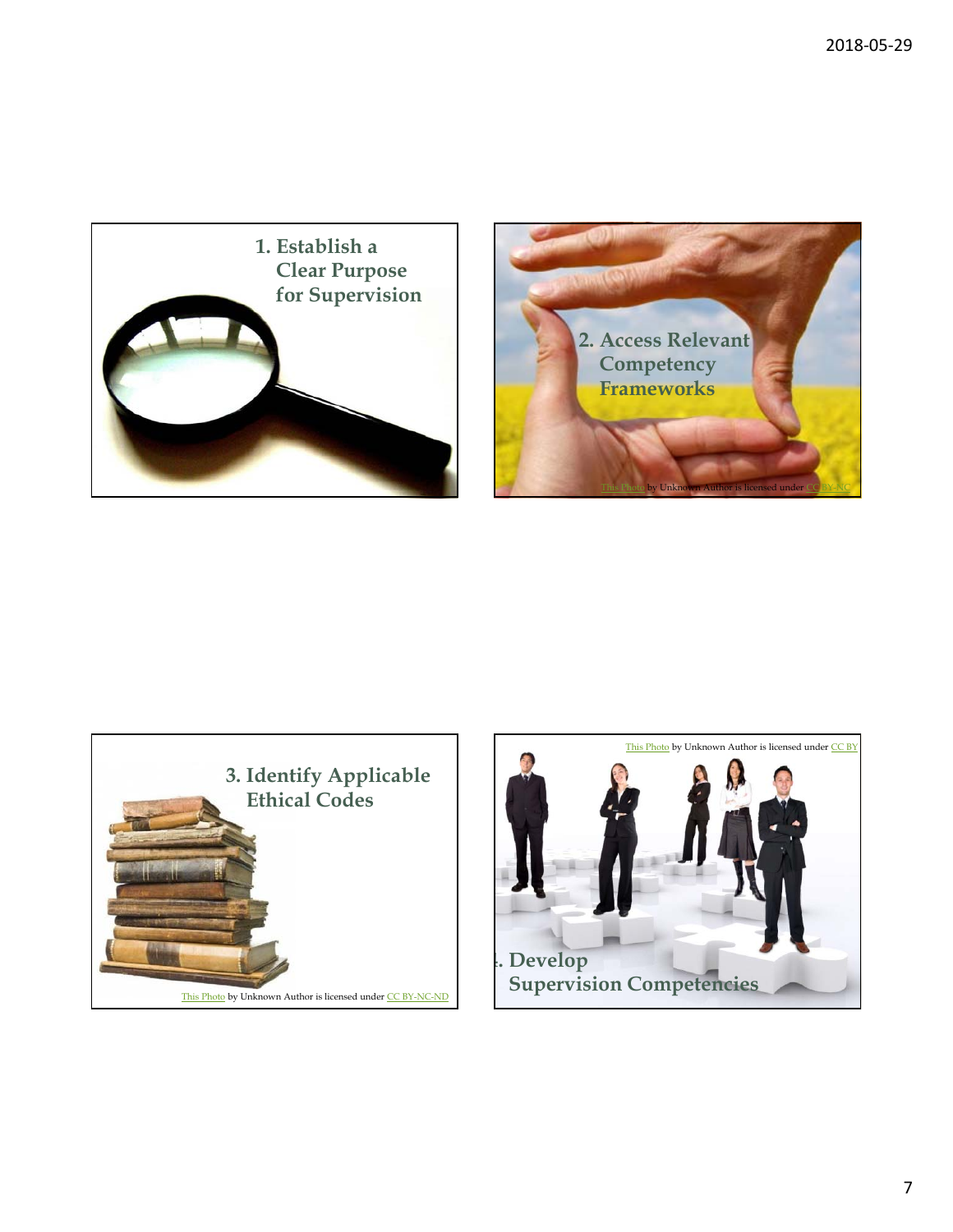





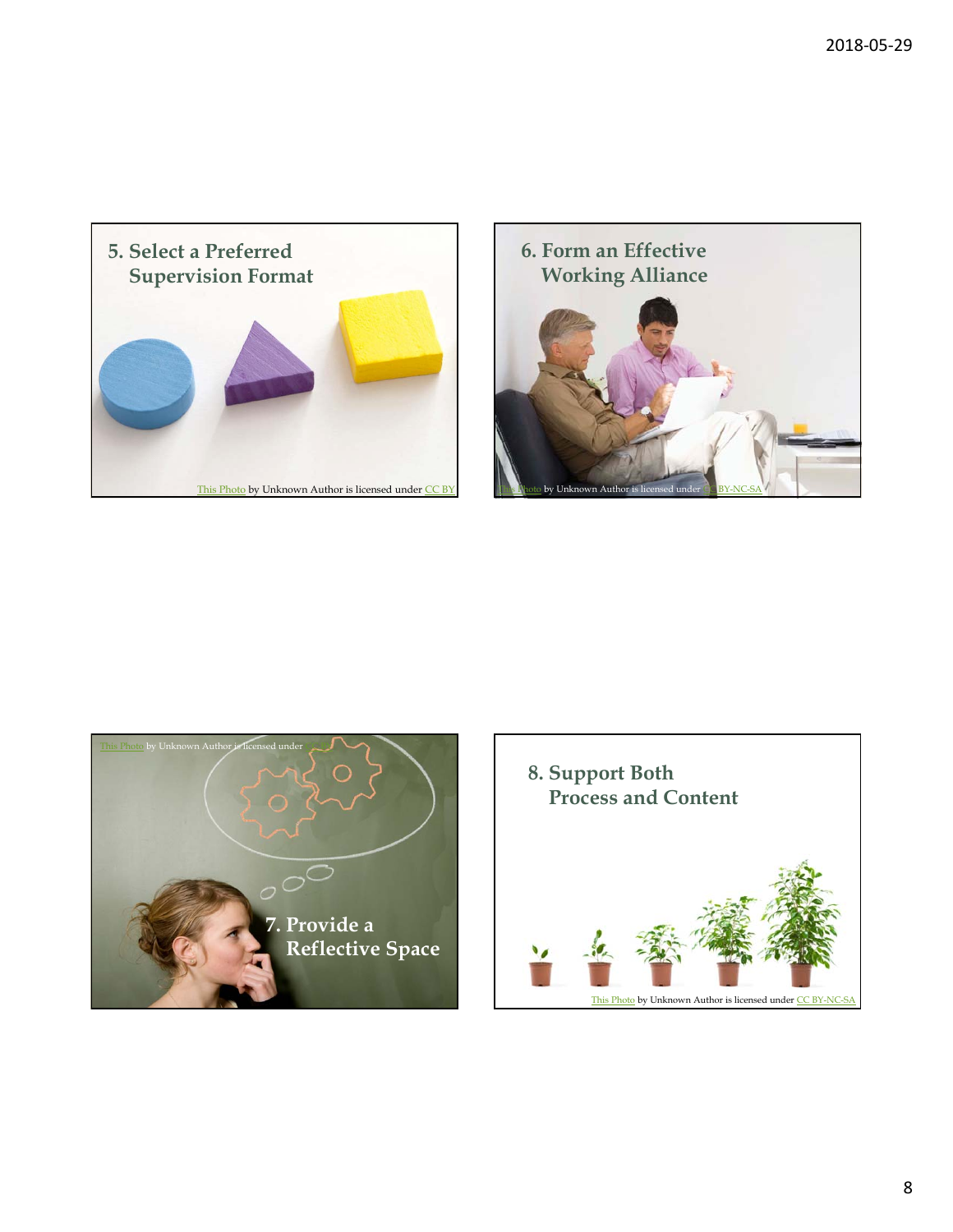



### 10 Essential Elements of Effective Career Counsellor Supervision

| 1. Establish a clear purpose for supervision  |
|-----------------------------------------------|
| 2. Access relevant competency frameworks      |
| 3. Identify applicable ethical codes          |
| 4. Develop supervision competencies           |
| 5. Select a preferred supervision format      |
| 6. Form an effective working alliance         |
| 7. Provide a reflective space                 |
| 8. Support both process and content           |
| 9. Facilitate self-care                       |
| 10. Stay current                              |
| Source: Neault, Massfeller, & Pickerell, 2016 |